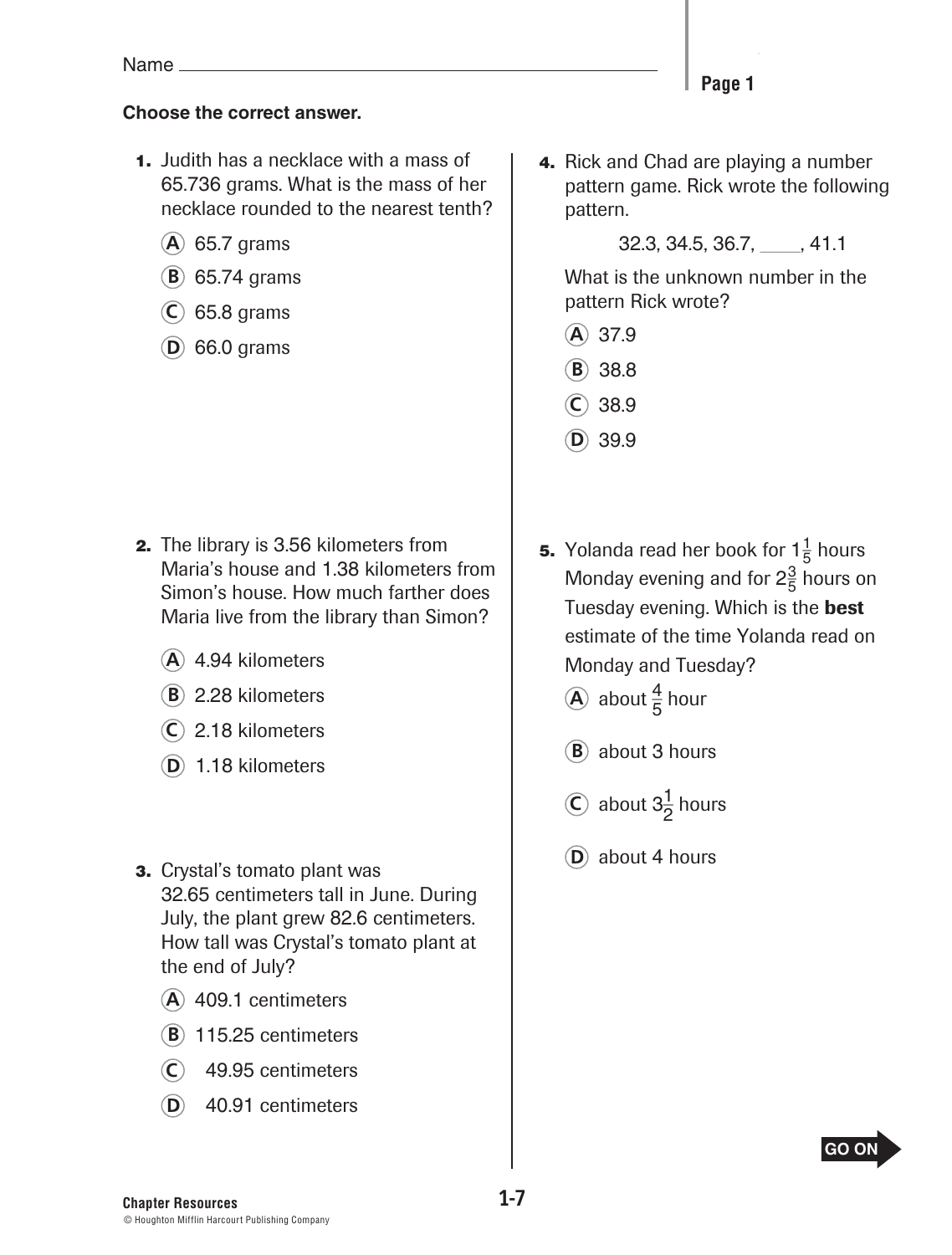- **6.** Francine has a piece of wood that is  $5\frac{5}{12}$  feet long. She uses  $3\frac{1}{4}$  feet of the wood for a science project. How much wood does Francine have left?
	- $\widehat{A}$  8<sup>2</sup> $\frac{2}{3}$  feet
	- **B**  $3\frac{2}{12}$  feet

$$
2\frac{4}{12}
$$
 feet

$$
D \t 2\frac{2}{12} \text{ feet}
$$

 **7.** Kevin has 3 bags of apples weighing a total of 22 $\frac{1}{2}$  pounds. Two of the bags weigh 6 $\frac{3}{8}$  pounds and 3 $\frac{1}{4}$  pounds. How much does the third bag weigh?

 $\widehat{A}$  11 $\frac{7}{8}$  pounds

- **B** 12 $\frac{4}{8}$  pounds
- $\widehat{C}$  12 $\frac{7}{8}$  pounds
- $\widehat{D}$  13 $\frac{5}{8}$  pounds
- **8.** Aisha hiked each day for a week. The first day she hiked  $\frac{1}{6}$  mile, the second day she hiked  $\frac{1}{2}$  mile, and the third day she hiked  $\frac{5}{6}$  mile. By how much did she increase the distance she hiked

each day? 
$$
\odot
$$
 9

$$
\widehat{A}\frac{9}{6}\text{ miles}
$$

$$
(B) \frac{5}{6} \text{ mile}
$$
  

$$
(C) \frac{1}{2} \text{ mile}
$$

$$
\frac{1}{2}
$$
 mile

## Page 2

- **9.** A corn muffin recipe calls for  $\frac{1}{4}$  cup of cornmeal and  $\frac{5}{6}$  cup of flour. What is the least common denominator of the fractions?
	- **A** 6
	- **B** 12
	- **C** 18
	- **D** 24
- **10.** On a coordinate grid, Carrie's house is located 3 blocks to the right and 4 blocks up from (0, 0). Mike's house is located 2 blocks to the left and 2 blocks down from Carrie's house. What ordered pair describes the location of Mike's house?



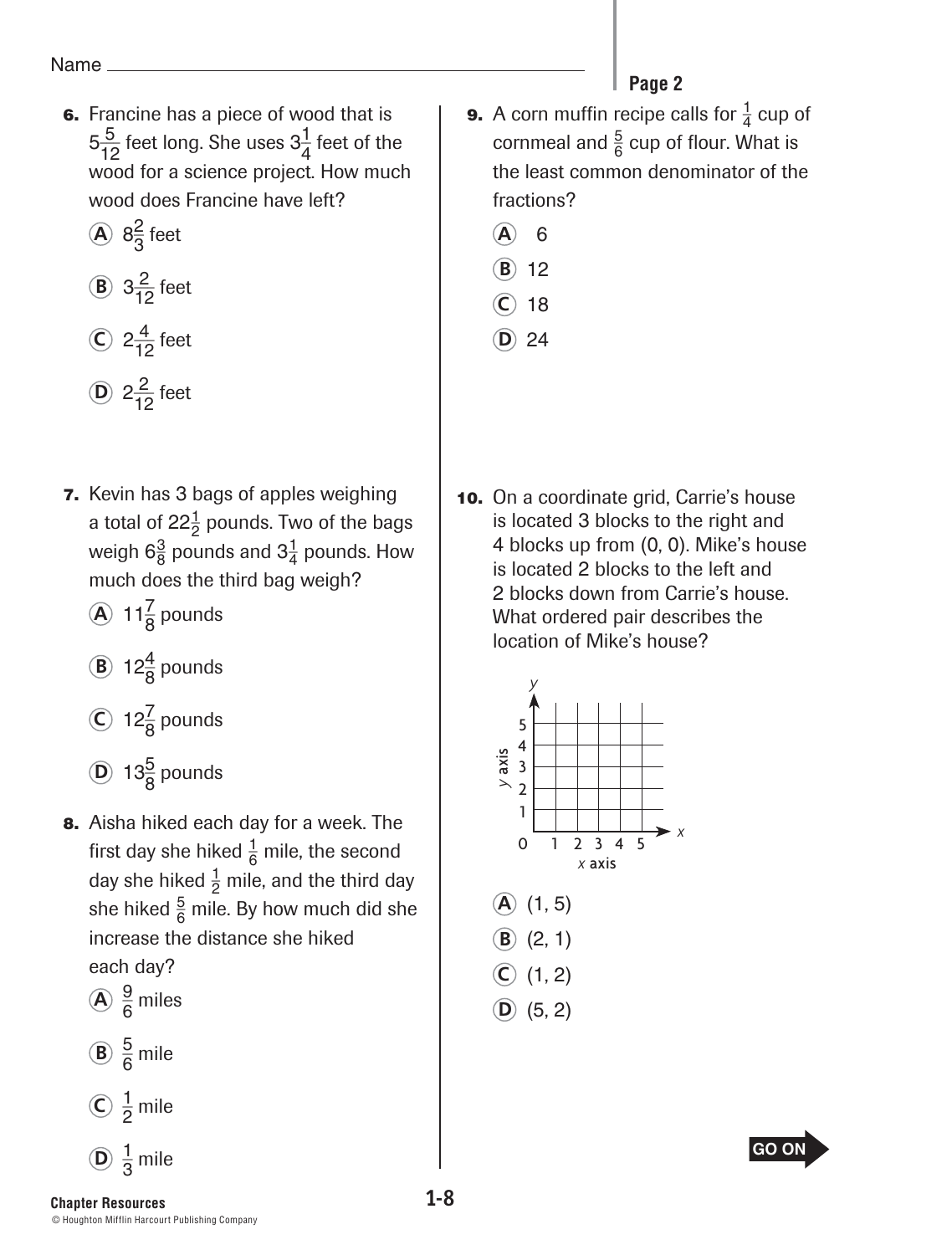Name

**11.** What is the unknown number in Sequence 2 in the chart?

| <b>Sequence Number</b> |  |  |  |
|------------------------|--|--|--|
| <b>Sequence 1</b>      |  |  |  |
| <b>Sequence 2</b>      |  |  |  |

- **A** 64
- **B** 80
- **C** 96
- **D** 106
- **12.** The graph shows the relationship between the number of weeks and plant growth in inches.



 What rule relates the number of weeks and plant growth in inches?

- **A** Multiply the number of weeks by  $1\frac{1}{2}$ .
- **B**) Multiply the number of weeks by  $1\frac{1}{3}$ .
- $\widehat{C}$  Multiply the number of weeks by  $1\frac{1}{4}$ .
- **D** Multiply the number of weeks by  $\frac{1}{2}$ .
- Page 3
- **Page 3 13.** A baker is weighing the dough that will be used to make pastries. The line plot shows the weight of the dough for each pastry.



 How many pastries will be made from at least  $\frac{3}{8}$  pound of dough?

- $(A)$  4
- $(B)$  7
- **C** 8
- **D** 9
- **14.** Marvin is buying a new computer on layaway for \$302. If he makes a down payment of \$50 and pays \$28 each week, how many weeks will it take Marvin to pay for the computer?
	- **A** 8
	- **B** 9
	- **C** 10
	- **D** 12



**Chapter Resources 1-9 1-9 1-9 Beginning of Wear Testimal Section**  $\mathbf{M}$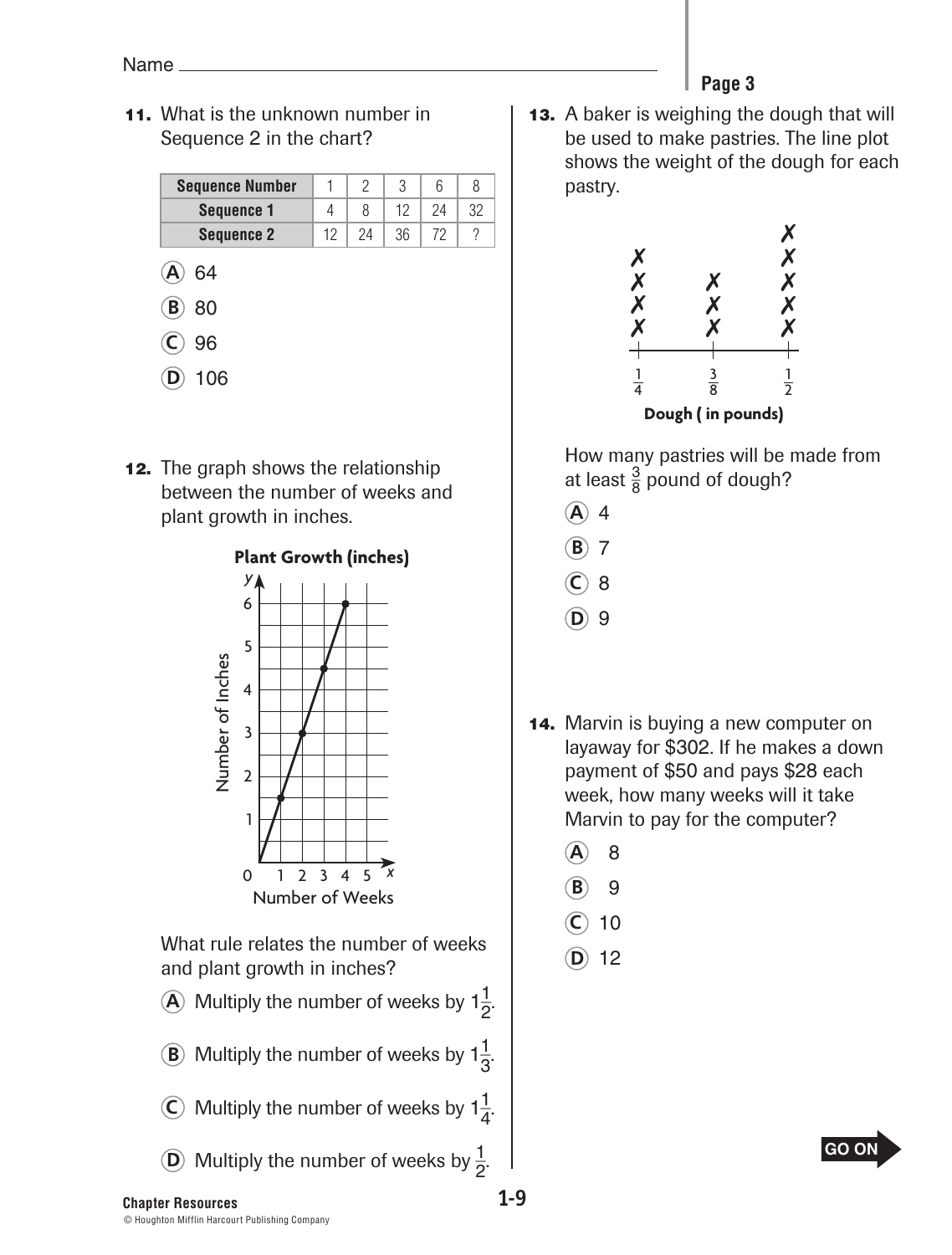**15.** Mary drew a picture of her flower garden.



 What type of quadrilateral is Mary's garden?

- **A** rectangle
- **B** rhombus
- **C** square
- **D** trapezoid
- **16.** Dmitri made a box with the dimensions shown to hold his modeling supplies.



What is the volume of the box?

- **A** 8 cubic feet
- **B** 14 cubic feet
- **C** 16 cubic feet
- **D** 18 cubic feet

#### Page 4 **Page 4**

- **17.** The sidewalk tiles leading to the town library are shaped like regular hexagons. Which of the following describes a regular hexagon?
	- **A** a figure with 6 congruent sides and 6 congruent angles
	- **B** a figure with 6 sides and angles that are not congruent
	- $(C)$  a figure with 5 sides and 5 angles that are not congruent
	- **D** a figure with 5 congruent sides and 5 congruent angles
- **18.** A toy box in the shape of a rectangular prism has a volume of 672 cubic inches. The base area of the toy box is 28 square inches. What is the height of the toy box?
	- **A** 10 inches
	- $(B)$  12 inches
	- $(C)$  22 inches
	- **D** 24 inches
- **19.** A pizza parlor uses 42 tomatoes for each batch of tomato sauce. About how many batches of sauce can the pizza parlor make from its last shipment of 1,236 tomatoes?
	- **A** 20
	- **B** 30
	- **C** 35
	- $(D)$  48

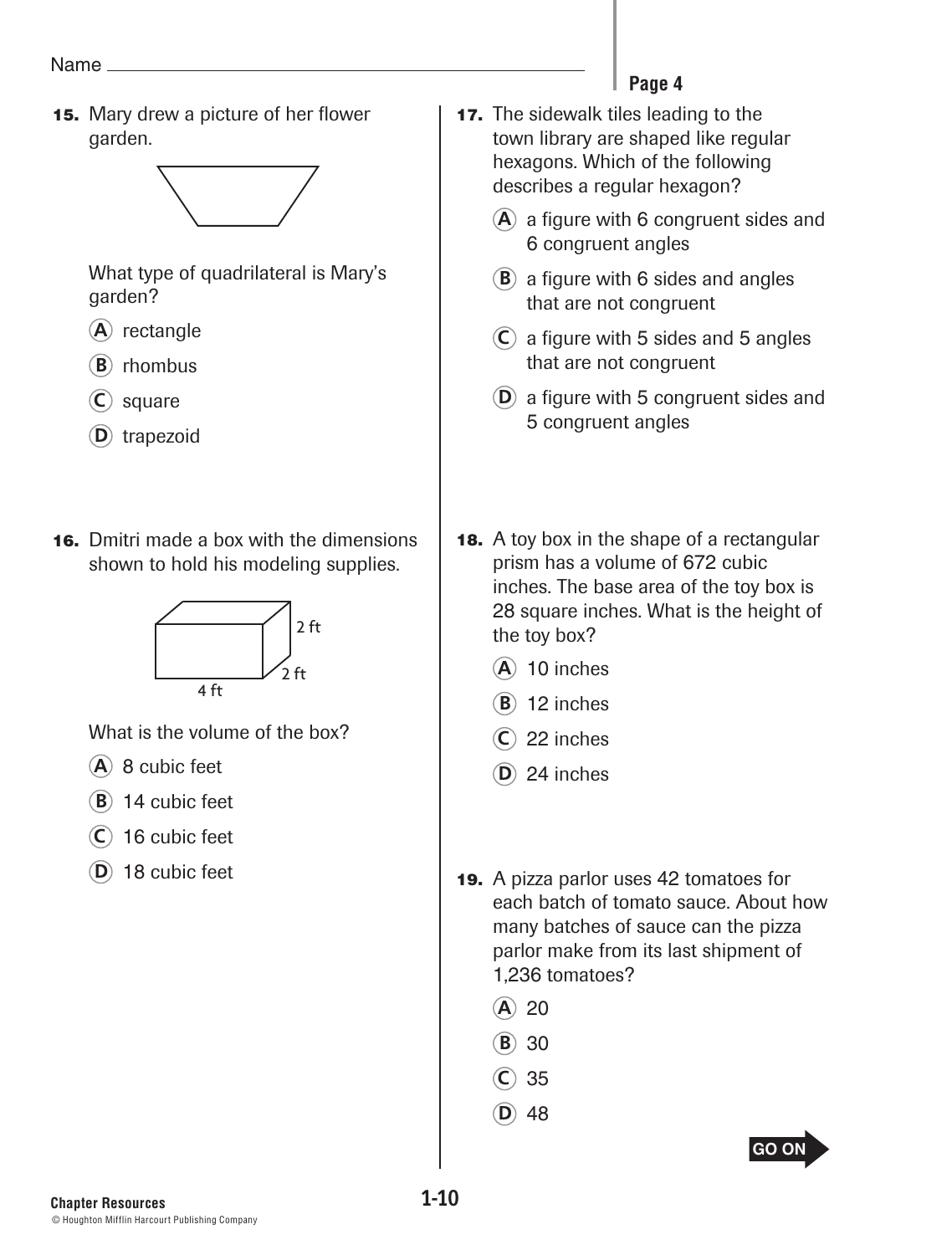- **20.** The art teacher has a list of 134 students who have signed up for art classes. The art teacher can register 8 students in each class. What is the least number of classes needed for all the students to be registered in a class?
	- **A** 16
	- **B** 17
	- **C** 18
	- $(D)$  19
- **21.** The number of roses Mr. Adams ordered for his store was three times as many as the number of carnations ordered. He ordered a total of 56 flowers. How many roses did Mr. Adams order?
	- **A** 14
	- **B** 28
	- **C** 34
	- $(D)$  42

- **22.** The owner of a clothing store received a shipment of 1,230 pairs of socks. The socks came in 36 boxes. The same number of pairs of socks were in 35 of the boxes. How many pairs of socks were in the last box?
	- **A** 2
	- **B** 5
	- **C** 15
	- $(D)$  35
- Page 5 **Page 5 23.** Jared uses 24 tiles to cover the top of
	- his desk. Of the 24 tiles,  $\frac{3}{8}$  are blue. How many of the tiles are blue?
	- **A** 3
	- **B** 8
	- **C** 9
	- **D** 12

- **24.** Tony worked  $4\frac{2}{3}$  hours on his science project. Sonia worked  $1\frac{1}{4}$  times as long on her science project as Tony did. For how many hours did Sonia work on her science project?
	- $\widehat{A}$  4 $\frac{5}{6}$  hours
	- **B** 5 hours
	- $\circled{c}$  5<sup>1</sup>/<sub>3</sub> hours
	- $\overline{D}$  5<sup>5</sup>/<sub>6</sub> hours
- **25.** Julia had  $\frac{2}{3}$  quart of cleaning liquid. She used  $\frac{1}{4}$  of it to clean the sink counter. How much cleaning liquid did Julia use?
	- $\widehat{A}$   $\frac{1}{8}$  quart
	- **B**)  $\frac{1}{7}$  $\frac{1}{6}$  quart
	- $\widehat{C}$   $\frac{1}{2}$  quart
	- $\overline{D}$   $\frac{5}{12}$  quart



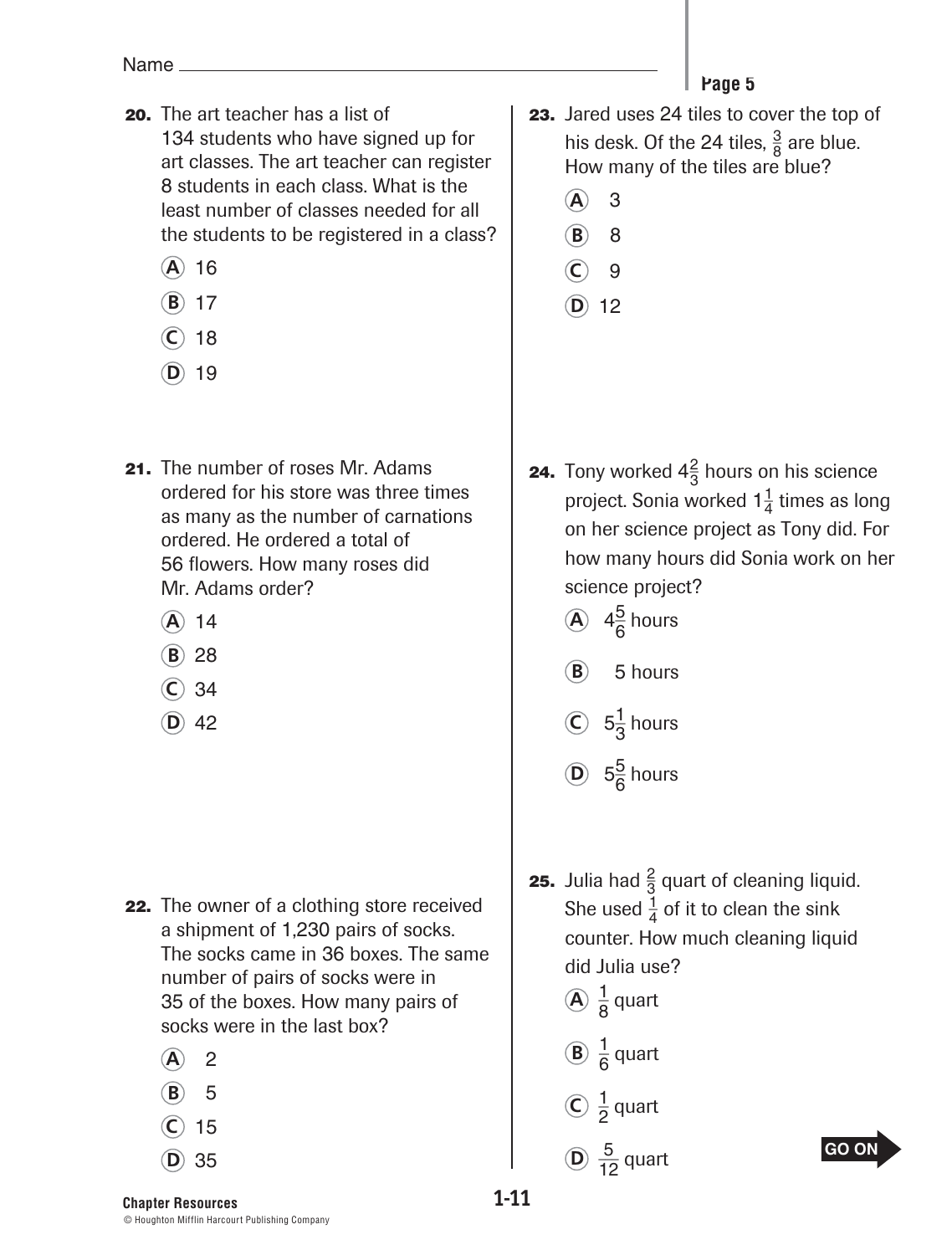- **26.** Carlos had 24 class play tickets to sell. He sold  $\frac{3}{4}$  of the tickets. How many tickets did Carlos sell?
	- **A** 16
	- **B** 18
	- **C** 24
	- $(D)$  26

- **27.** Noreen made  $8\frac{2}{3}$  cups of snack mix for a party. Her guests ate  $\frac{3}{4}$  of the mix. How much snack mix did her guests eat?
	- $\widehat{A}$  5 $\frac{1}{4}$  cups
	- **B**  $5^{\frac{3}{4}}$  cups
	- $\odot$  6 $\frac{5}{12}$  cups
	- $\overline{D}$  6<sup>1</sup>/<sub>2</sub> cups
- **28.** Ganesh is stacking boxes in a storage room. There are 12 boxes in all. If each box weighs 9.6 pounds, how much do the boxes weigh altogether?
	- **A** 11.25 pounds
	- **B** 21.6 pounds
	- **C** 115.2 pounds
	- **D** 1,152 pounds

## Page 6

- **Page 6 29.** The instruction booklet for a DVD player says that the player uses about 0.4 kilowatt of electricity per hour. If electricity costs \$0.20 per kilowatt hour, how much does it cost to run the player for an hour?
	- **A** \$0.08
	- $(B)$  \$0.80
	- **C** \$8.00
	- $(D)$  \$80.00
- **30.** Rhianna was doing research for a report about the highest mountains in the United States. She read that the Grand Teton in Wyoming is about  $1.37 \times 10^4$  feet high. How should Rhianna write the height of the Grand Teton in standard form on her report?
	- **A** 137 feet
	- **B** 1,370 feet
	- **C** 13,700 feet
	- **D** 137,000 feet

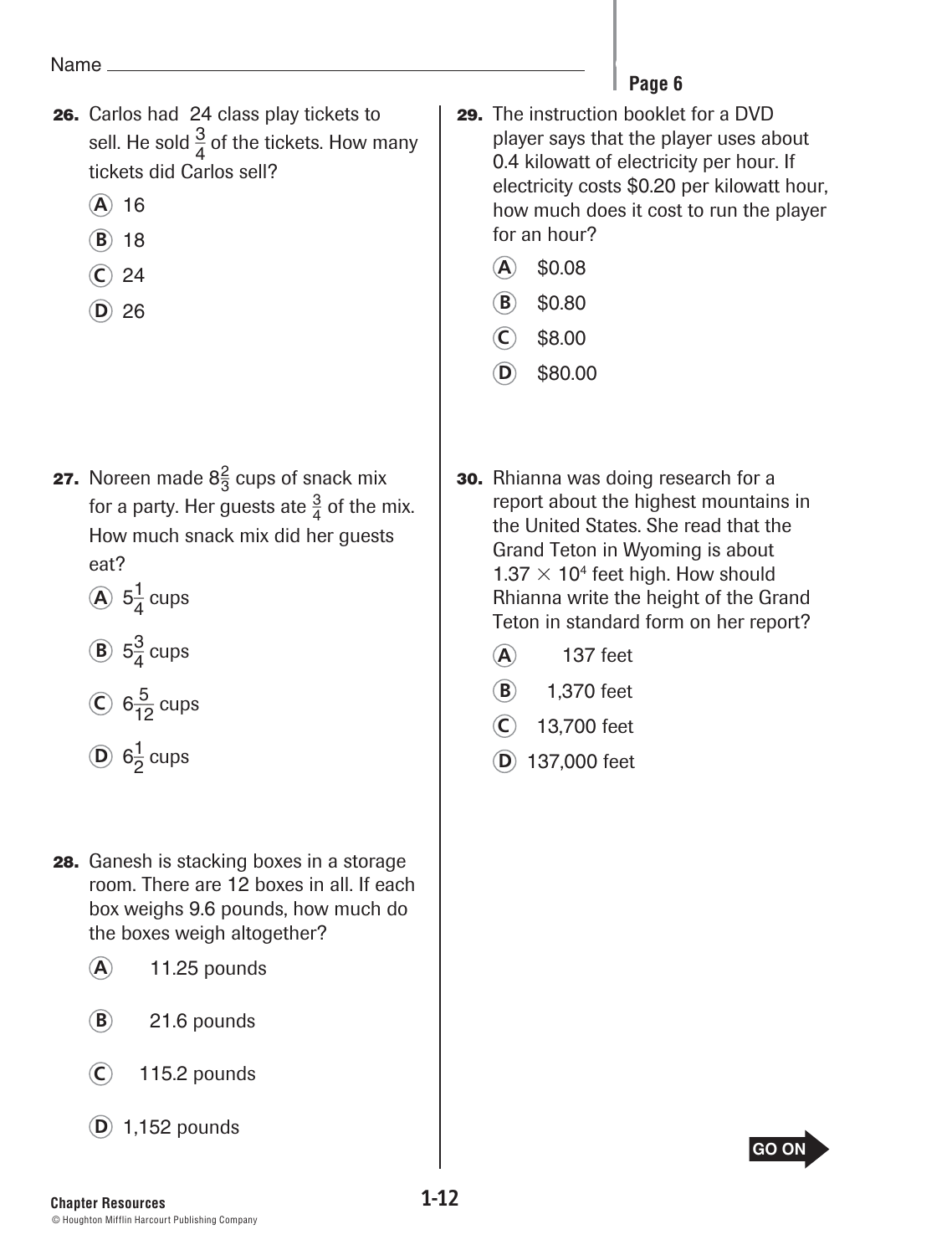- **31.** Jeremy is training for a race. When he trains, he runs on a path that is 1.25 miles long. Last week, Jeremy ran on the path 7 times. How many miles did Jeremy run on the path last week?
	- **A** 0.875 mile
	- **B** 8.75 miles
	- **C** 87.5 miles
	- **D** 875 miles

- **32.** There is  $\frac{1}{3}$  pound of cake that will be shared equally among 4 friends. What fraction of a pound of cake will each friend get?
	- $\widehat{A}$   $\frac{1}{12}$  pound
	- $\overline{B}$   $\frac{1}{6}$  pound
	- $\widehat{C}$   $\frac{1}{2}$  pound
	- $\widehat{D}$   $\frac{3}{4}$  pound
- **33.** At lunch, 5 friends share 3 pizzas equally. What fraction of a pizza does each friend get?
	- $\widehat{A}$   $\frac{3}{5}$
	- $\mathbf{B}$  $\frac{2}{3}$
	- $\mathcal{C}$  $\frac{3}{4}$

**D**  $1\frac{1}{5}$ 

- Page 7
- **34.** Julie has  $\frac{3}{4}$  quart of fruit juice. She pours the same amount into each of 4 glasses. Which equation represents the fraction of a quart of fruit juice *n*  that is in each glass?

\n- (A) 
$$
\frac{3}{4} \div \frac{1}{4} = n
$$
\n- (B)  $4 \div \frac{3}{4} = n$
\n- (C)  $\frac{3}{4} \div 4 = n$
\n- (D)  $3 \div 4 = n$
\n

- **35.** Terry evaluates  $6 \div \frac{1}{8}$  by using a related multiplication expression. Which multiplication expression should he use?
	- $\widehat{A}$  6  $\times \frac{1}{9}$ 8
	- **B**  $\frac{1}{6} \times \frac{1}{8}$ 8
	- $\bigodot \frac{1}{6} \times 8$
	- **D** 6 × 8



**Chapter Resources 1-13 Beginning of Testam Advances <b>1-13 Beginning of Personal Test** © Houghton Mifflin Harcourt Publishing Company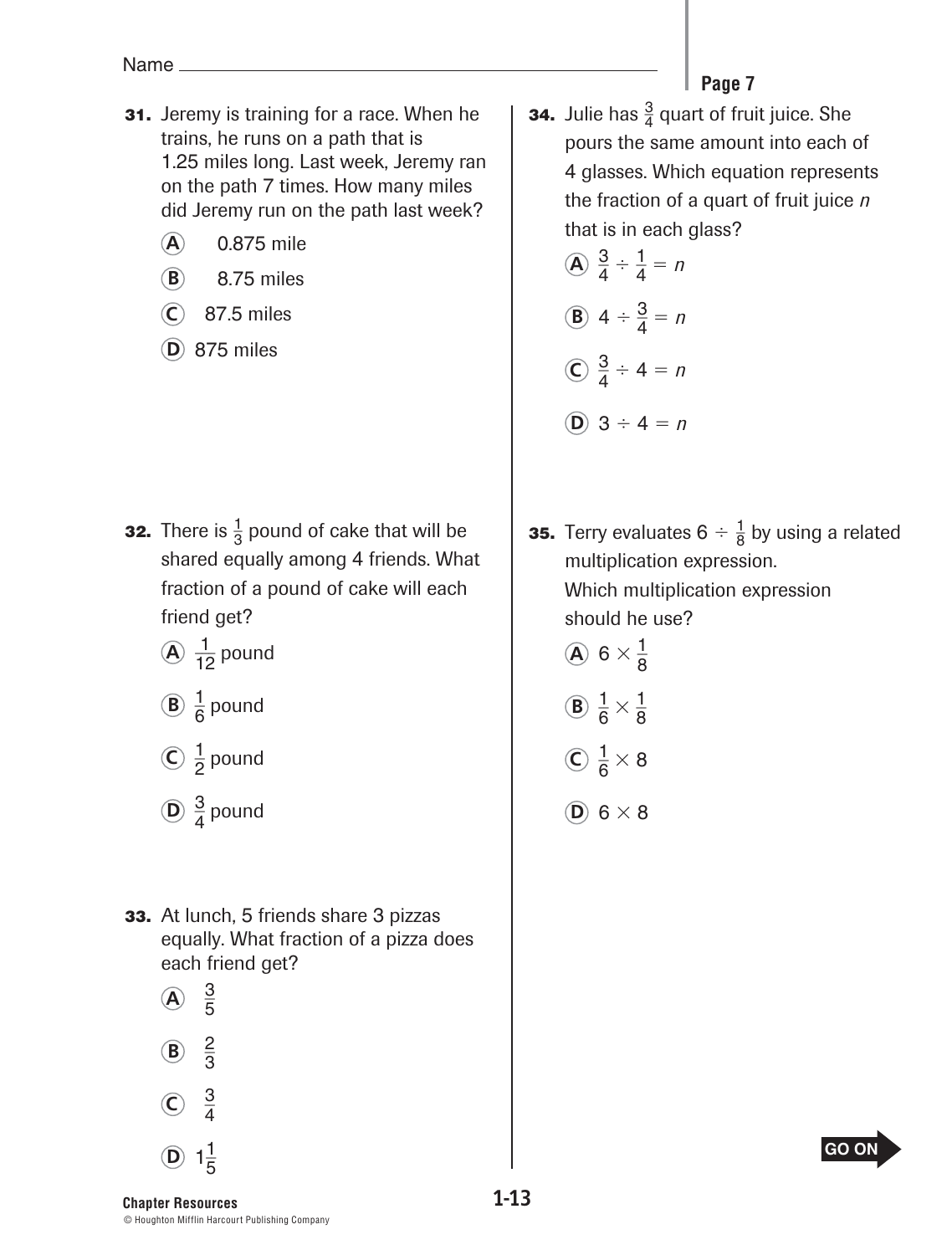**36.** Eli made a loaf of bread. He gave equal portions of  $\frac{1}{2}$  of the loaf to 3 friends. What diagram could Eli use to find the fraction of the whole loaf of bread that each friend got?



- **37.** Lori rode her bicycle 19.5 miles in 3 hours. Which gives the best estimate of how far Lori rode in 1 hour?
	- **A** between 4 and 5 miles
	- **B** between 5 and 6 miles
	- **C** between 6 and 7 miles
	- **D** between 7 and 8 miles
- **Page 8 38.** Roger is riding in a bike-a-thon to raise money for his favorite charity. The total distance of the bike-a-thon is 38.7 miles. So far he has completed  $\frac{1}{10}$  of the bike-a-thon. How many miles has Roger biked?
	- **A** 387 miles
	- **B** 38.7 miles
	- **C** 3.87 miles
	- **D** 0.387 mile

- **39.** Ellen is making small bags of confetti from a large bag of confetti that weighs 4.75 pounds. If she puts the same amount of confetti in each of 5 bags, how much should each bag weigh?
	- **A** 0.09 pound
	- **B** 0.9 pound
	- **C** 0.95 pound
	- $(D)$  9.1 pounds
- **40.** Trevor bought apples that cost \$0.92 per pound. He paid \$5.52 for the apples. How many pounds of apples did he buy?
	- **A** 60 pounds
	- **B** 6 pounds
	- **C** 0.6 pound
	- **D** 0.06 pound

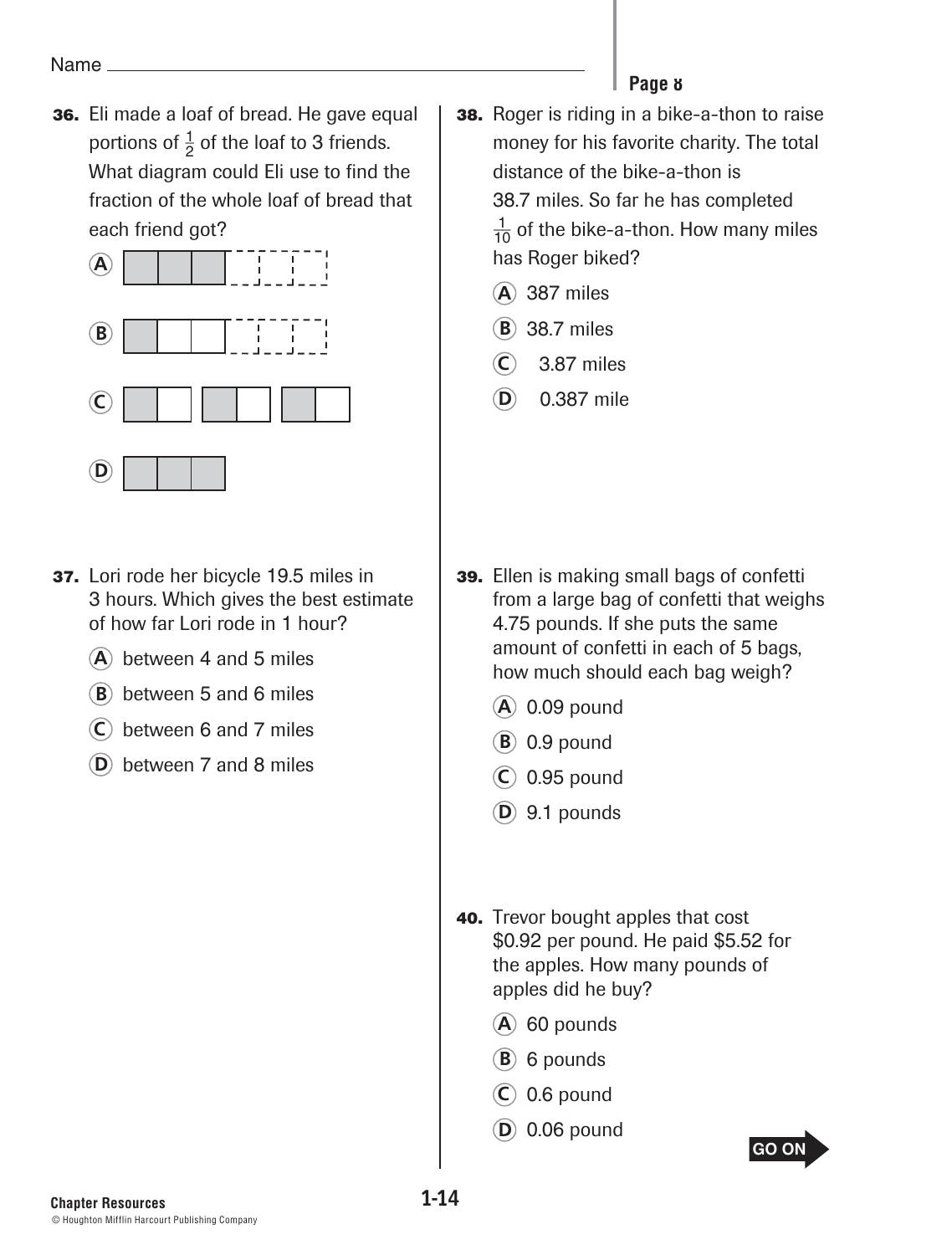- **41.** Carly spent a total of \$18.20 on Saturday afternoon. She bought a movie ticket for \$8.25 and snacks for \$3.85. She spent the rest of the money on bus fare to get to the movie and back home. How much was the bus fare each way if each trip cost the same amount?
	- **A** \$2.20
	- **B** \$3.05
	- **C** \$6.10
	- $(D)$  \$6.20
- **42.** A publisher reports that it sold 1,516,792 travel magazines. What is the value of the digit 5 in 1,516,792 ?
	- **A** 5,000
	- **B** 50,000
	- **C** 500,000
	- **D** 5,000,000
- **43.** Martin is buying 400 video games for his entertainment store. Each video game costs \$20. Which of the following could he use to find the total amount he will pay for the video games?
	- **A**  $(4 \times 2) \times 10^2 = 800$
	- **B**  $(4 \times 2) \times 10^3 = 8,000$
	- **C**  $(4 \times 2) \times 10^4 = 80,000$
	- **D**  $(4 \times 2) \times 10^5 = 800,000$
- Page 9
- **Page 9 44.** Jamie's dad travels 365 miles every week for business. How many miles does he travel in 4 weeks?
	- **A** 1,260 miles
	- **B** 1,360 miles
	- **C** 1,450 miles
	- **D** 1,460 miles

- **45.** Amber and her friend Nathan are saving to buy a video game that costs \$65. Amber earns \$12 per week for babysitting and spends \$4 of it. Nathan earns \$15 per week for walking dogs and spends \$8 of it. Which expression can be used to find how many weeks it will take to save for the video game?
	- $(A)$  65 ÷ [(12 4) + (15 8)]
	- **B** 65 ÷  $[(12 + 4) (15 + 8)]$
	- $\overline{C}$  65 ÷ [(12 4) + (15 + 8)]
	- **D** 65 ÷ [(12 + 4) (15 8)]

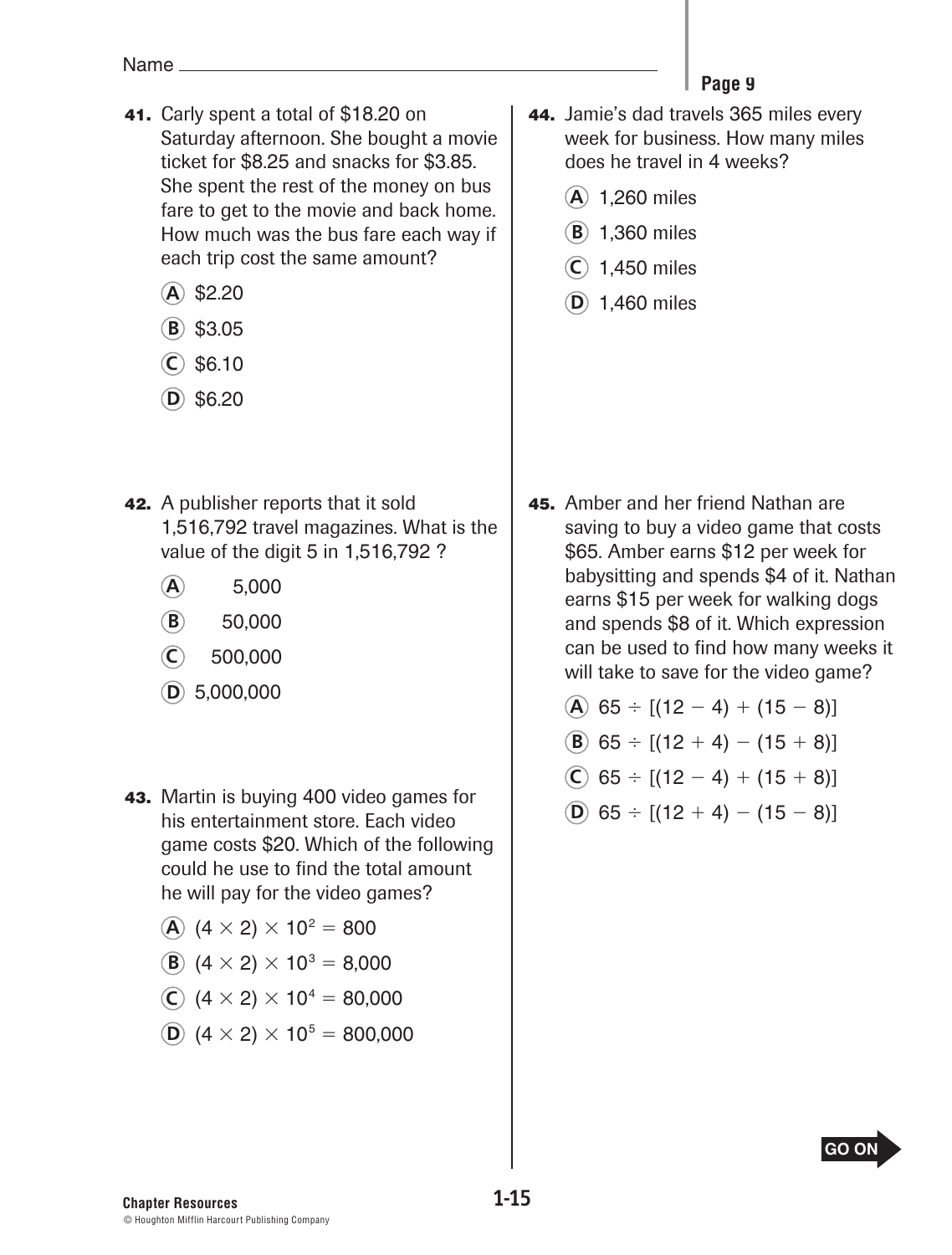- **46.** Chen took 54 photos with his digital camera. He stored an equal number of photos in each of 6 folders on his computer. Which multiplication sentence could Chen use to find the number of photos in each folder?
	- **A**  $54 \div 6 = 9$

$$
\textcircled{\textbf{B}} \quad 5 \times 9 = 45
$$

$$
6 \times 9 = 54
$$

- **D**  $6 \times 54 = 324$
- **47.** Rachel's home is 5 miles from her school. How many yards are in 5 miles?
	- **A** 1,760 yards
	- **B** 7,800 yards
	- **C** 8,800 yards
	- **D** 26,400 yards
- **48.** Sarah bought 6 pounds of clay for pottery class. How many ounces of clay did Sarah buy?
	- **A** 48 ounces
	- $(B)$  64 ounces
	- **C** 80 ounces
	- **D** 96 ounces

# Page 10

- **Page 10 49.** The basketball game at the high school started at 7:30 p.m. and ended at 10:38 P.M. How long did the game last?
	- **A** 2 hours 8 minutes
	- **B** 2 hours 18 minutes
	- **C** 3 hours 8 minutes
	- **D** 3 hours 18 minutes

- **50.** Kate used 6.15 meters of ribbon to make bows. How many centimeters of ribbon did she use?
	- **A** 615 centimeters
	- **B** 61.5 centimeters
	- **C** 6.15 centimeters
	- **D** 0.615 centimeter

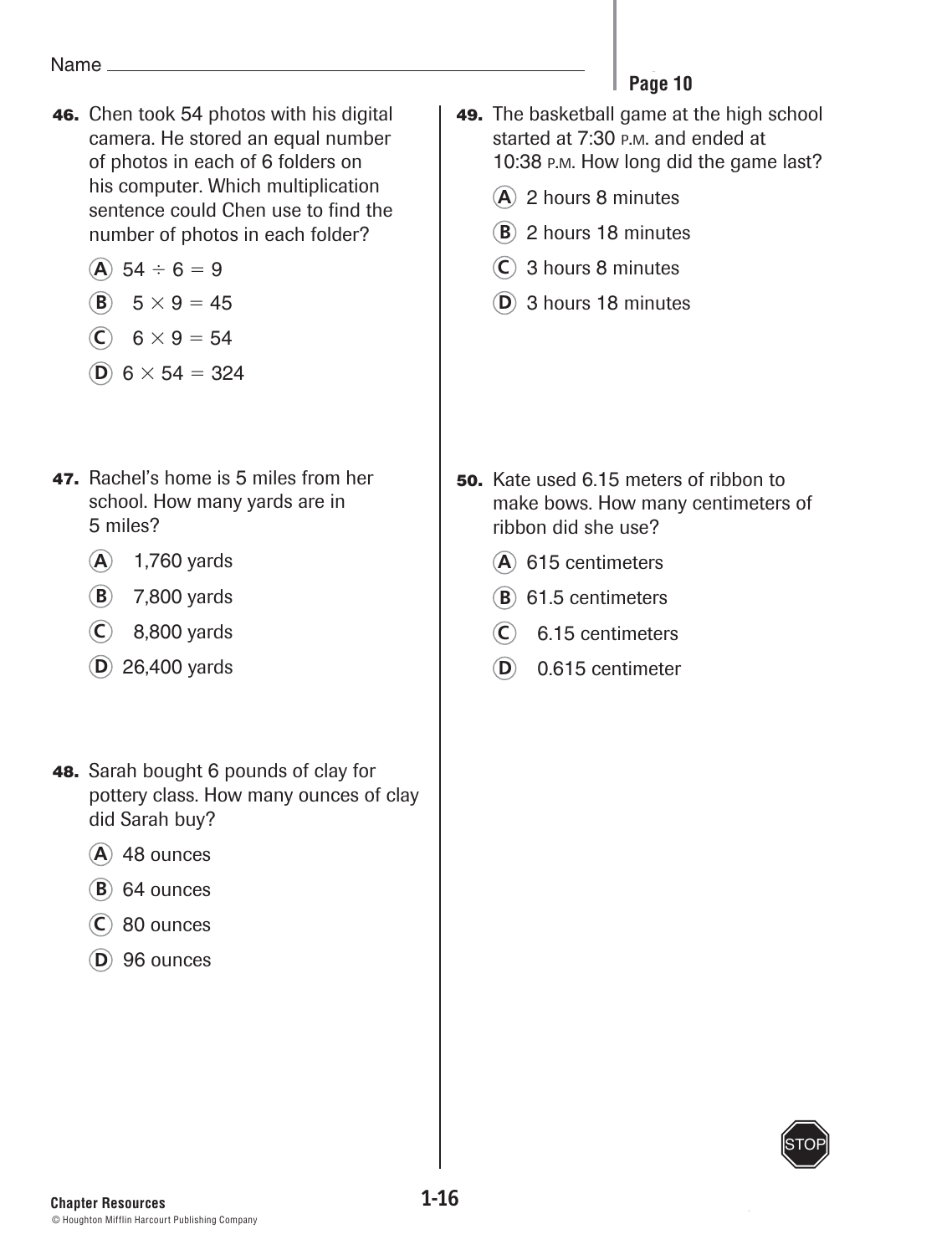### **Write the correct answer.**

 **1.** An office supply store sold 310,409 pencils last year. What is the expanded form of 310,409?

 **2.** The population of Yuba City, California is 60,360 people. What is 60,360 rounded to the nearest thousand?

 **3.** Last year, the local animal shelter found homes for 12,308 dogs and 7,953 cats. What is the total number of dogs and cats the animal shelter found homes for last year?

 **4.** The area of South Dakota is 77,353 square miles. The area of North Dakota is 70,700 square miles. How many square miles greater is the area of South Dakota than the area of North Dakota?

 **5.** Juan wrote this pattern on his paper.

 $3 \times 6 = 18$  $3 \times 60 = 180$  $3 \times 600 = 1,800$ 

 $3 \times 6,000 =$ 

 What is the unknown number in Juan's pattern?

 **6.** James uses the Distributive Property to find how many cans of paint are in the art supply closet. There are 5 boxes in the closet. Each box holds 14 cans.



 How many cans of paint are in the closet?

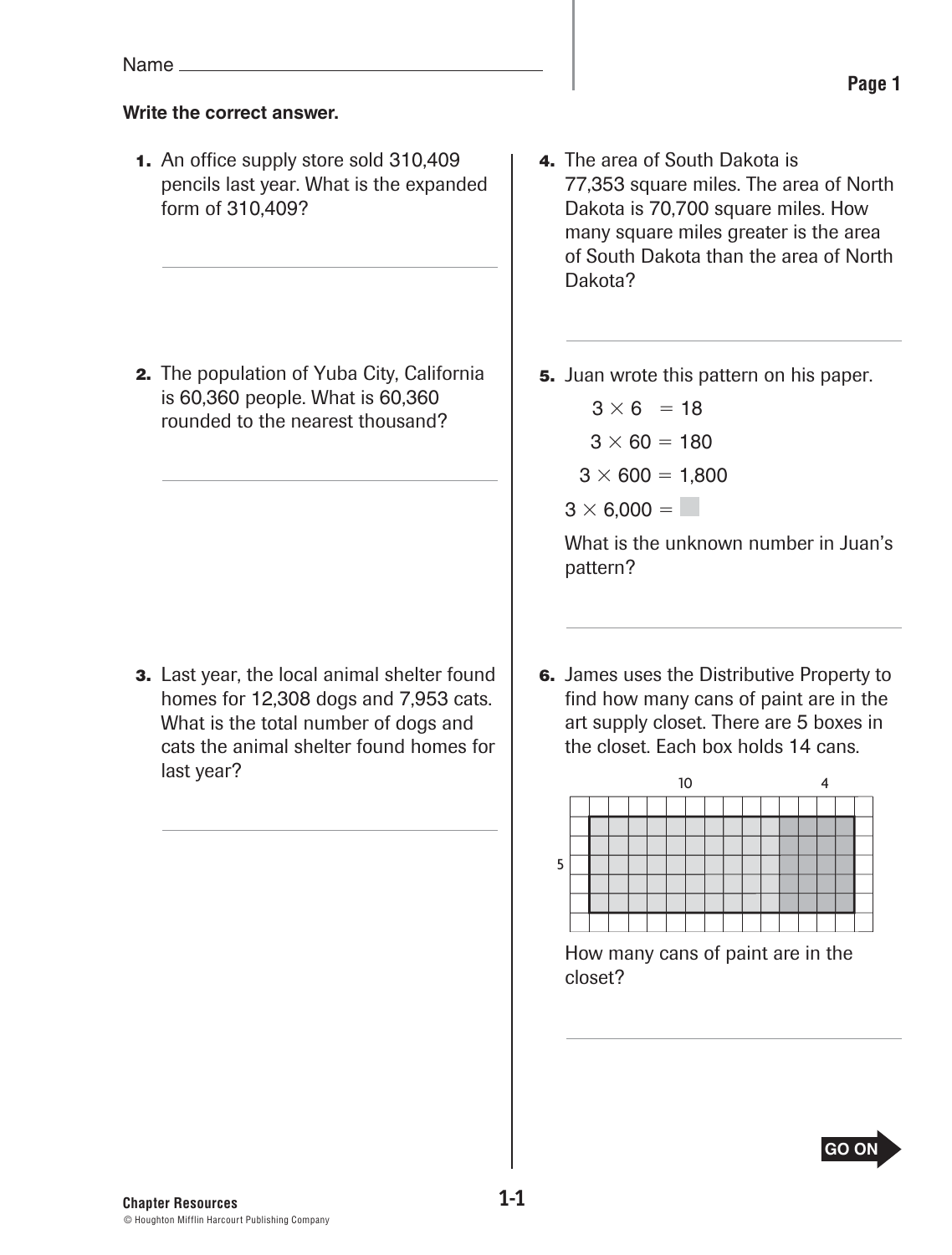**7.** Ling's parents buy 4 tickets for the nature museum. Each ticket costs \$13. What is the total cost of the 4 tickets?

 **8.** The theater has 1,678 seats. A magician performed 3 sold out shows at the theater. How many people were able to see the magician's show?

 **9.** Erin has 4 bags with 19 marbles in each bag. She also has 7 bags with 14 marbles in each bag. She gives 23 marbles to her brother. She wrote this expression to find how many marbles she has left. How many marbles does Erin have left?

 $4 \times 19 + 7 \times 14 - 23$ 

 **10.** Risley's Restaurant charges \$12 for a spaghetti dinner special. During one hour 16 people ordered the spaghetti dinner special. **Page 2**



 What is the total amount Risley's Restaurant charged during that hour for the spaghetti dinner specials?

**11.** Anya used buttons to model a division problem.



 The division problem this model represents is \_\_\_\_\_\_\_\_\_\_\_. The quotient is \_\_\_\_\_\_\_\_\_\_\_\_\_\_ and the

remainder is **substantial** 

**12.** The Distributive Property can help you divide. Show how you can break apart the dividend to find the quotient for  $224 \div 7$ .

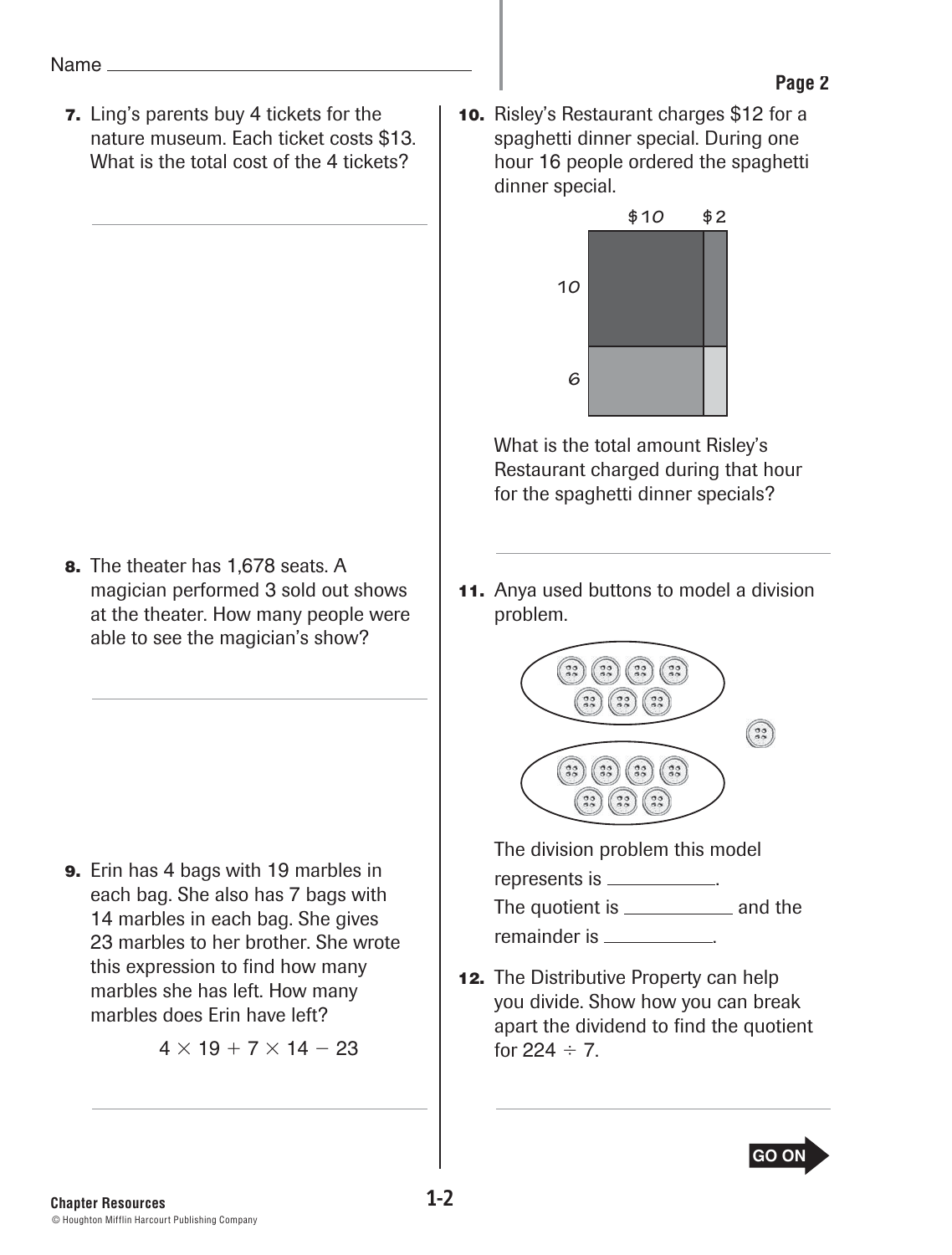- **13.** On Saturday, a total of 1,292 people went to see a new movie. There were 4 different showings for the new movie and the same number of people attended each showing. How many people attended each showing?
- **14.** A dentist bought 9 bags of prizes for his patients. Each bag had 12 prizes. The prizes were divided equally among 3 boxes. How many prizes were in each box?
- **15.** Rylee is learning about prime numbers in math class. Her friend asked her to name all the prime numbers between 10 and 20. What numbers should Rylee name?
- **16.** Cassie wrote some numbers in a number pattern.

14, 17, 12, 15, 10, 13, 8, 11

 What should be the next number in her pattern?

- Page 3
- **17.** Mrs. Dalton needs  $\frac{1}{2}$  cup mixed nuts for her granola recipe. She only has a  $\frac{1}{4}$  cup measuring cup. Write the equivalent fraction that shows the amount of mixed nuts she will use for the recipe.
- **18.** Michael is practicing the piano. He spends  $\frac{1}{2}$  hour practicing scales and  $\frac{1}{4}$  hour practicing the piece for his recital. What is a common denominator for  $\frac{1}{2}$ and  $\frac{1}{4}$ ?
- **19.** Julia and Sam rode their bikes on the bike path. Julia rode her bike  $\frac{3}{10}$  of the path's distance. Sam rode his bike  $\frac{4}{8}$  of the path's distance. Compare the distances using  $\lt$ ,  $>$ , or  $=$ .

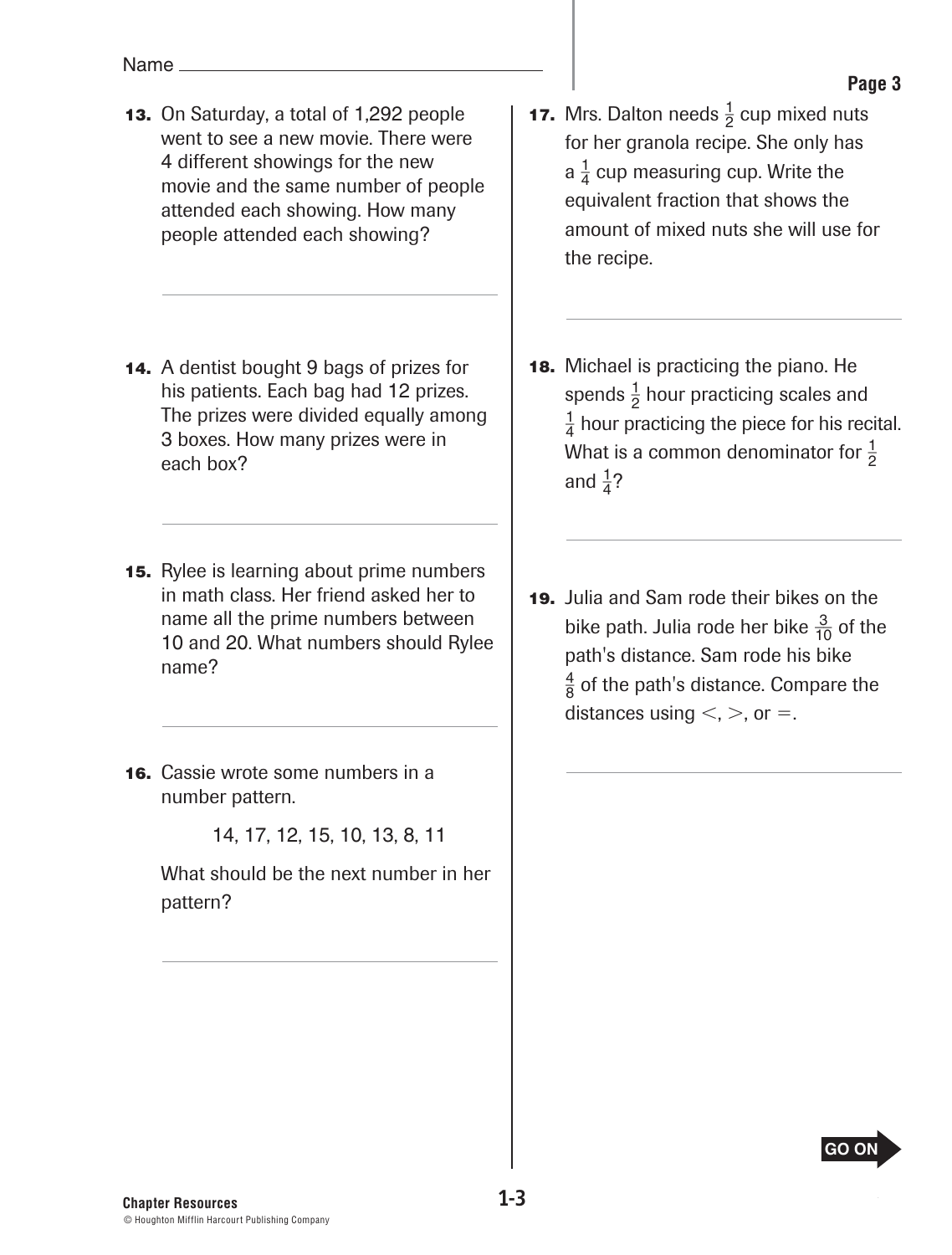- **20.** Ali needs  $\frac{4}{10}$  yard of red ribbon and  $\frac{5}{10}$  yard of blue ribbon to make a tail for her kite. How much ribbon does Ali need in all?
- **21.** Bryan brought  $\frac{8}{10}$  gallon of water on a hiking trip. He drank  $\frac{4}{10}$  gallon of water. How much water is left?

- **22.** Lily has two kittens. One kitten weighs  $\frac{15}{16}$  pound. The other kitten weighs  $\frac{12}{16}$ pound. What is the difference in the weights of the two kittens?
- **23.** Jamie put  $2\frac{3}{12}$  pounds of green apples into a bag. He then added  $3\frac{5}{12}$  pounds of red apples into the same bag. What is the total weight of the apples in the bag?
- **24.** Mrs. Laska buys  $4\frac{5}{8}$  yards of blue fabric and 2 $\frac{1}{8}$  yards of green fabric. How many more yards of blue fabric than green fabric does Mrs. Laska buy?
- **25.** In Crosby's model collection,  $\frac{5}{16}$  of the models are trains and  $\frac{7}{16}$  of the models are cars. What part of Crosby's model collection is trains and cars?
- **26.** Leo walks his dog  $\frac{7}{8}$  mile. He walks his dog 3 times a day. How far does Leo walk his dog every day? Show how you can use repeated addition to solve.

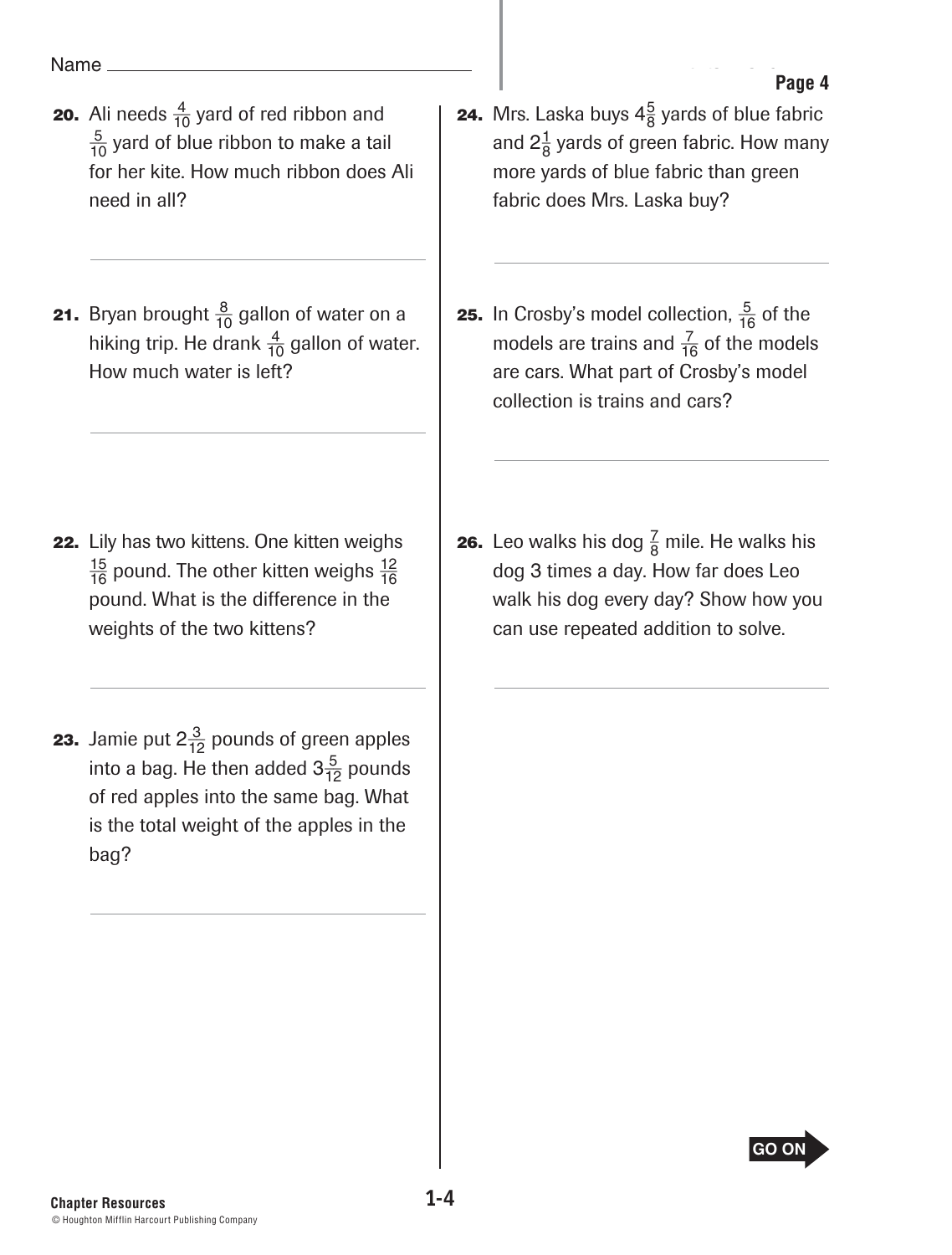- **27.** On Tuesday, Lilly spent  $\frac{1}{4}$  hour working on her science fair project. Ben worked 3 times as long on his science fair project as Lilly did. How much time did Ben spend on his science fair project?
- **28.** It takes Akio's family  $2\frac{1}{2}$  hours to drive from their home to the beach. It takes his family 3 times as long to drive to the mountains as it takes to drive to the beach. How long does it take Akio's family to drive from their home to the mountains?
- **29.** The stout infantfish is one of the world's smallest fish. It is only about  $8\frac{4}{10}$  millimeters long. What is this length written as a decimal?
- **30.** The distance from Davina's house to her school is 2 $\frac{75}{100}$  miles. What is this distance written as a decimal?

 **31.** Jill buys a tomato that weighs 0.9 pound. Write the weight of the tomato as a fraction with a denominator of 100.

- **32.** Use  $\leq, \geq,$  or  $=$  to compare 0.36 and 0.4.
- **33.** Henry draws an obtuse triangle. How many obtuse angles does Henry's triangle have?

**34.** What term **best** describes the lines shown?

> Write *perpendicular, parallel,* or *intersecting.*



Page 5 **Page 5**